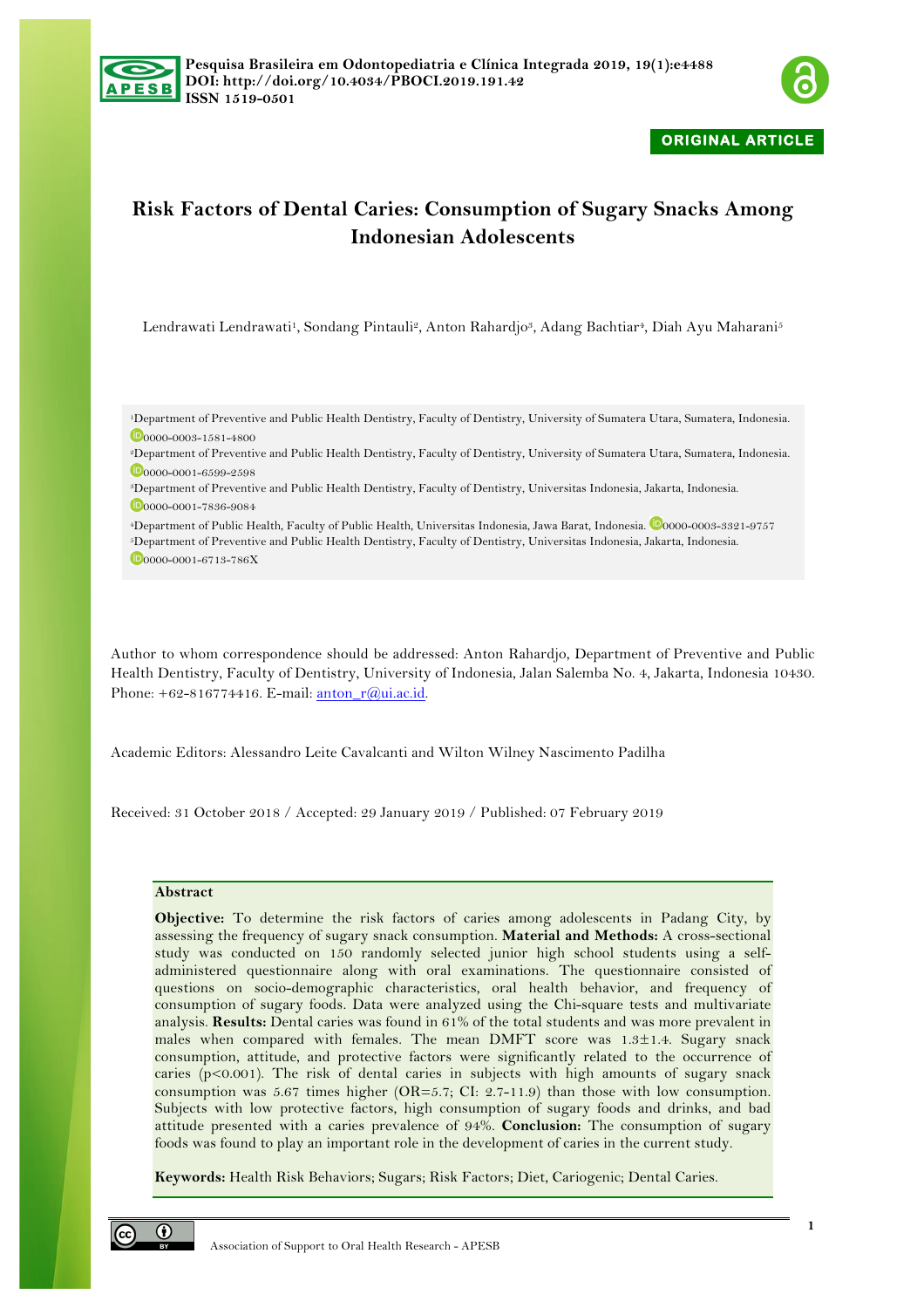#### **Introduction**

The urgent need to provide a public health response to the threat of non-communicable diseases resulted in the formulation of a global strategy for effective prevention and control of diseases [1]. The World Health Organization (WHO) global action plan for the prevention and control of infectious diseases (2013-2030) focused on various methods to recognize the risks to oral and non-communicable diseases and to design risk factor approaches for the prevention of oral and dental disease and for the maintenance of good oral health [2,3]. Empowering behavior change is better than simply giving information to individuals, communities, and the population in general. Individuals should take greater responsibility for health care and maintain their health by adopting healthy behaviors [1].

Dental caries is a multi-factorial disease known to result from a chronic imbalance between multiple risk and protective factors. It remains a public health problem in several countries with increasing prevalence in some developing countries, including Indonesia. Dental caries is generally preventable by avoiding the risk factors associated with it and is expected to improve with appropriate public health programs [4]. Sugar is the most important dietary factor associated with the development of dental caries, one of the most common diseases in the world  $[5]$ . A significant relationship between sugar consumption and caries incidence rates has been reported despite the use of fluoridated drinking water and fluoride-containing toothpastes [6,7]. Approximately 90% of food sugar or starch allows bacteria in plaque to produce acids 20 min after consumption, leading to loss of minerals in the enamel, and resulting in caries [6,8]. Enamel erosion caused by acids in carbonated beverages is thought to be worse than that produced by bacteria from sugar and sweet drinks  $[5,9]$ .

The WHO and Food and Drug Interactions had initially recommended that sugar consumption should be less than 10% of the total energy intake per day; however, they currently recommend a reduction of less than 5% of the total energy intake per day, which is equivalent to approximately 25 grams (about six teaspoons) of sugar per day for adults  $\lceil 10 \rceil$ . The burden of dental caries in adults is much greater than that in children; therefore, a sugar consumption of 2%-3% of the total energy intake has been suggested for adults along with optimal fluoride use. Studies have shown that caries does not occur if sugar consumption is very low  $\lceil 11,12 \rceil$ . Indonesia's per capita sugar consumption has increased from 11.24 kg per capita in 2014 to 11.32 kg per capita in 2015, especially in households and home industries, due to increase in population and economic growth  $\lceil 13 \rceil$ .

The period of adolescence is characterized by a significant increase in caries activity due to several factors, such as imperfect tooth enamel maturation, increase in total susceptible tooth surface area, environmental factors (such as diet), independent behaviors, and low priority for oral hygiene. In addition, enamel calcification at the time of eruption is incomplete, making the teeth susceptible to caries development, especially during the first two years after tooth eruption  $[14,15]$ . The transition from childhood to adolescence is the most dynamic period in human development, involving physical,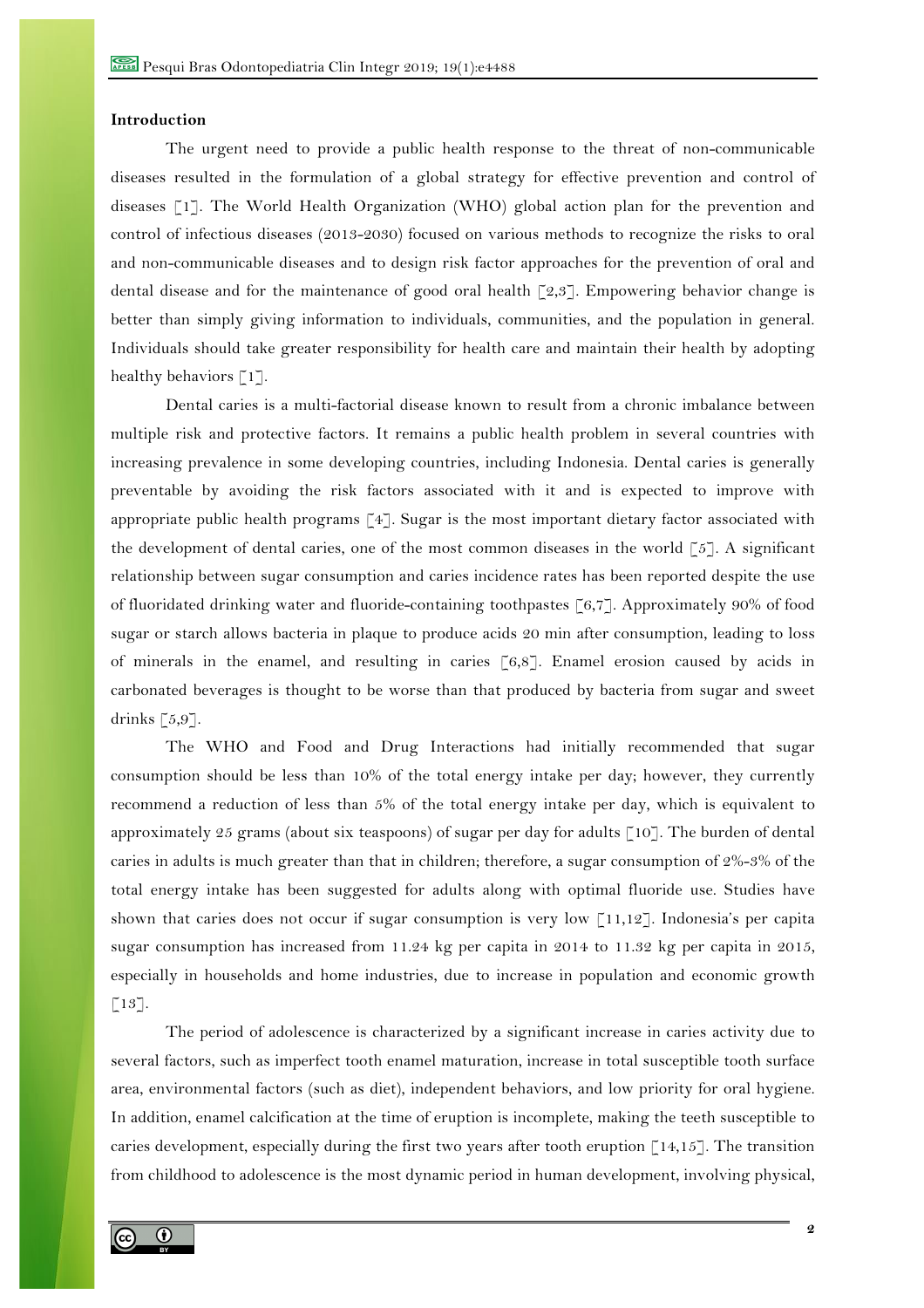emotional, intellectual, and social changes. Therefore, it is essential as the best foundation for health independence and shapes adolescents' future as healthy adults [16,17].

A study conducted among schoolchildren in Uganda utilized a food frequency questionnaire to categorize individuals by the amount of sugar consumption (low and high)  $\lceil 18 \rceil$ . They reported that eight items of sugar-containing foods were not sufficient to estimate the absolute sugar intake, but could distinguish between individuals with high and low sugar consumption; therefore, the questionnaire can be used to identify the risk of caries in children [18]. The WHO has recommended the use of a structured questionnaire for data collection on oral health and risk factors among adults and children or adolescents [19]. The questionnaire has been simplified and tested in various countries around the world. It includes core questions that are considered essential in oral health, and the questions and answers can be tailored to the needs of the community. The questionnaire on the consumption of foods containing sugar is found in the Oral Health Questionnaire for Children [19]. The present study aimed to identify the risk factors of dental caries among adolescents (junior high school students) in Padang by assessing the frequency of sugary snack consumption and dental caries incidence using a questionnaire developed by the WHO.

## **Material and Methods**

#### Study Design and Sample

This cross-sectional study was conducted on 150 junior high school students (males, 64; females, 86; age, 12-15 years) who were randomly selected from the Padang Municipality, West Sumatra province, Indonesia. The schools were spread over eleven sub-districts and selected by using the cluster sampling method. The self-administrated questionnaires were provided to the students and completed by them after providing them with explanations and ensuring that they had understood the questions.

#### Data Collection

The questionnaire consisted of socio-demographic, protective factor, and attitude factor items. Socio-demographic data included questions regarding age, sex, and caries status of the participant, and level of education of parents. Protective factors consisted of the following five items: last visit to the dentist, tooth brushing habit after breakfast, tooth brushing habit before sleep, use of toothpaste, and consumption of fruits and vegetables every day. The risk factors of caries were evaluated using the eight-item self-administered questionnaire for frequency of consumption of sugary foods and drinks (biscuits, chocolates, ice cream/stick, candy, jelly/dessert, soft drinks, milk containing sugar, and tea/coffee with sugar) with a Likert response format (0=never, 1=seldom, 2=sometimes, 3=often, 4=very often, and 5=always)  $\lceil 17 \rceil$ .

The attitude factor consisted of the following seven items: pain indicates the presence of a cavity; brown discoloration on tooth surface is a sign of damage; dental cavities should be filled; sweet drinks and soft drinks cause tooth damage; regular tooth brushing prevents cavities; after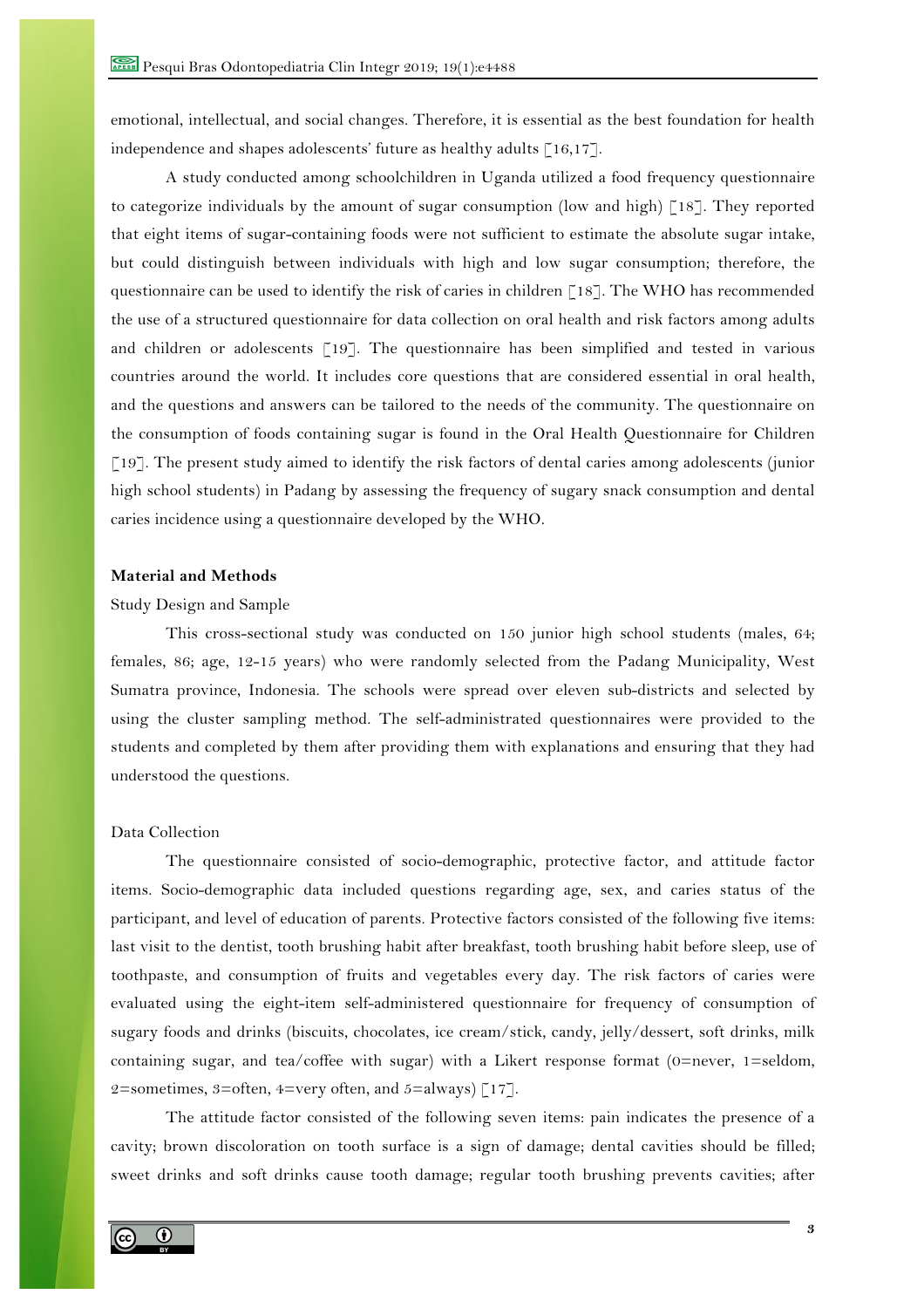breakfast is the best time for brushing teeth; and before bed is the best time for brushing teeth at night. The questionnaire was answered with a "yes" or "no". Dental caries status was examined by two calibrated examiners (Kappa = 0.76) who were not involved in the study.

## Data Analysis

All data were recorded and analyzed using IBM SPSS Statistics for Windows Software, version 20 (IBM Corp., Armonk, NY, USA). Descriptive statistics were used to calculate the absolute and relative frequencies, mean and standard deviation. The Chi-square test and Odds Ratio (OR) were applied, with p<0.05. Multivariate analysis was conducted using logistic regression to evaluate the influence of independent variables on the dependent variable in order to ascertain the factors responsible for dental caries.

#### Ethical Aspects

Ethical approval was obtained from the Health Research Ethical Committee, Faculty of Medicine, University of Sumatera Utara.

## **Results**

The demographic characteristics of the participants are shown in Table 1. The mean DMFT was 1.3 ( $\pm$  1.4; minimum 0 and maximum 7). Fifty-nine students (40%) were caries-free (DMFT=0). The majority of the students presented with enamel caries ( $D1=24\%$ ;  $D2=17\%$ ;  $D3=11\%$ ), while one student (0.7%) had deep caries (D7). The prevalence of caries was higher in males than in females, 63% and 60% respectively (Table 1). The variables that affected the occurrence of caries were protective factors, risk factors, and attitude.

| Gender             |    |             |    |       |       |      |  |  |  |
|--------------------|----|-------------|----|-------|-------|------|--|--|--|
| <b>Variables</b>   |    | <b>Boys</b> |    | Girls | Total |      |  |  |  |
|                    | N  | $\%$        | N  | $\%$  | N     | $\%$ |  |  |  |
| Age (Years)        |    |             |    |       |       |      |  |  |  |
| $12 - 13$          | 34 | 53.1        | 37 | 43.0  | 71    | 47.3 |  |  |  |
| $14 - 15$          | 30 | 46.9        | 49 | 57.0  | 79    | 52.7 |  |  |  |
| Father's Education |    |             |    |       |       |      |  |  |  |
| Low                | 26 | 40.6        | 37 | 43.0  | 63    | 42.0 |  |  |  |
| High               | 38 | 59.4        | 49 | 57.0  | 87    | 58.0 |  |  |  |
| Mother's Education |    |             |    |       |       |      |  |  |  |
| Low                | 25 | 39.1        | 43 | 50.0  | 68    | 45.3 |  |  |  |
| High               | 39 | 60.9        | 43 | 50.0  | 82    | 54.7 |  |  |  |
| Caries Status      |    |             |    |       |       |      |  |  |  |
| $DMF-T=0$          | 24 | 37.5        | 35 | 40.7  | 59    | 39.3 |  |  |  |
| $DMF-T > 0$        | 40 | 62.5        | 51 | 59.3  | 91    | 60.7 |  |  |  |

**Table 1. Distribution of participants according to demographic characteristics and caries status.**

A total of 52% of the students have a bad protection and occurrence of caries (61%). The questionnaire consisted of questions evaluating the performance of activities undertaken by the

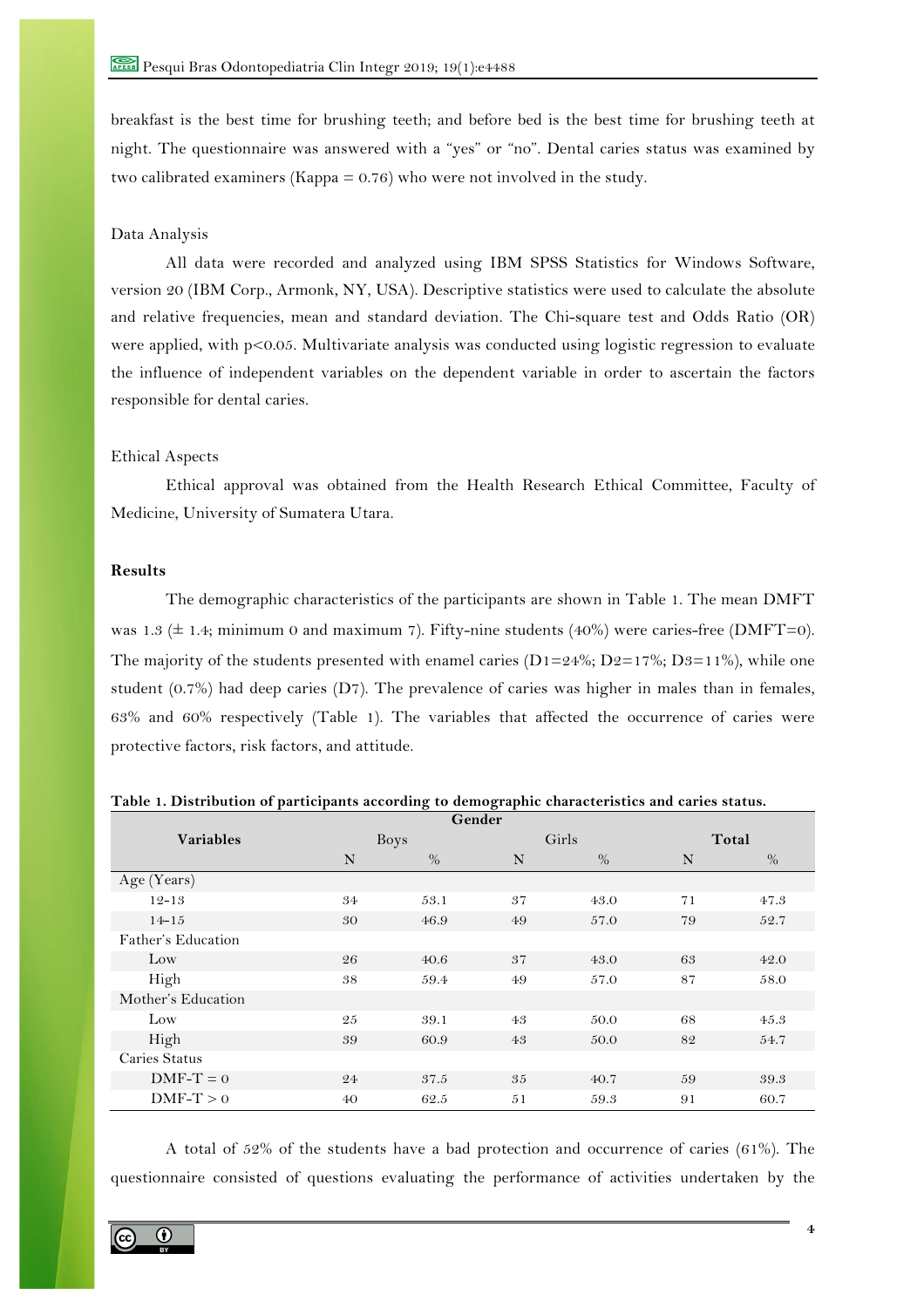students to maintain oral and dental hygiene. The protective factors were found to be active in the majority of the students in this study; visit to the dentist for dental treatment was the least represented among the students (n=71, 47%). The protective factors were more strongly manifested by the females when compared to the males, wherein females were found to visit the dentist more often (59%), brush their teeth more diligently after breakfast and before bed (59%), and consume more fruits and vegetables (66%). The most frequently consumed sugary food was ice cream/ice sticks (once a week; 88%), which was more prevalent among the females. Biscuits were consumed once a day by 39% of the females, while chocolates were eaten several times a month by 60% of the females in the current study. Soft drinks were consumed by 62% of the females several times a month.

The results of the assessment of the attitude factors in this study showed that some students disagreed that the best time to brush their teeth in the morning was after breakfast (31%), and that cavities due to dental caries should be filled immediately (27%). A total of 111 students (74%) demonstrated the right attitude toward dental health and were free from caries, whereas students with poor dental attitude experienced poor dental health and caries (85%). The strengths of the relationships between the independent variables and the dependent variable are shown in Table 2.

| <b>Risk Factor</b> | Ď    | Wald  | p-value | OR   | 95% CI |       |
|--------------------|------|-------|---------|------|--------|-------|
|                    |      |       |         |      | Lower  | Upper |
| Protective Factor  | 0.94 | 6.07  | 0.01    | 2.55 | 1.21   | 5.38  |
| Risk Factor (FFQ)  | 1.46 | 13.19 | 0.00    | 4.29 | 1.96   | 9.42  |
| Attitude           | 1.27 | 5.94  | 0.02    | 3.55 | 1.28   | 9.84  |

**Table 2. Significant associations showing odds ratio (OR) for dental caries occurrence.**

FFQ: Food Frequency Questionnaire; CI: Confidence Interval.

# **Discussion**

High consumption of sugar found in food and beverages is the main risk factor for caries and is the chief factor to be considered for the prevention, control, and treatment of caries [20]. Sugar produces a substrate for the growth of cariogenic bacteria, which produce acid and cause demineralization of the tooth enamel. The treatment strategies employed for caries control have not paid attention to this fundamental process thus far, which has resulted in the spread of caries as a multi-factorial disease that affects numerous people, making it a social burden due to the costs involved in treating the condition. One reason for the failure in caries control is the ignoring of the fundamental points that result in the progression of the disease in both children and adults. Dental caries is seen as a chronic disease that develops over a lifetime  $\lceil 6,8 \rceil$ .

Strategies and approaches for the prevention of dental and oral diseases can be conducted by health promotion. Adolescent groups are considered an essential target for health promotion activities because the behaviors that are formed during adolescence can persist in adult life [20]. One of the critical approaches to understanding positive youth development has been to focus on the Five C's, which consisted of competence, confidence, connection, character, and caring. Teens who have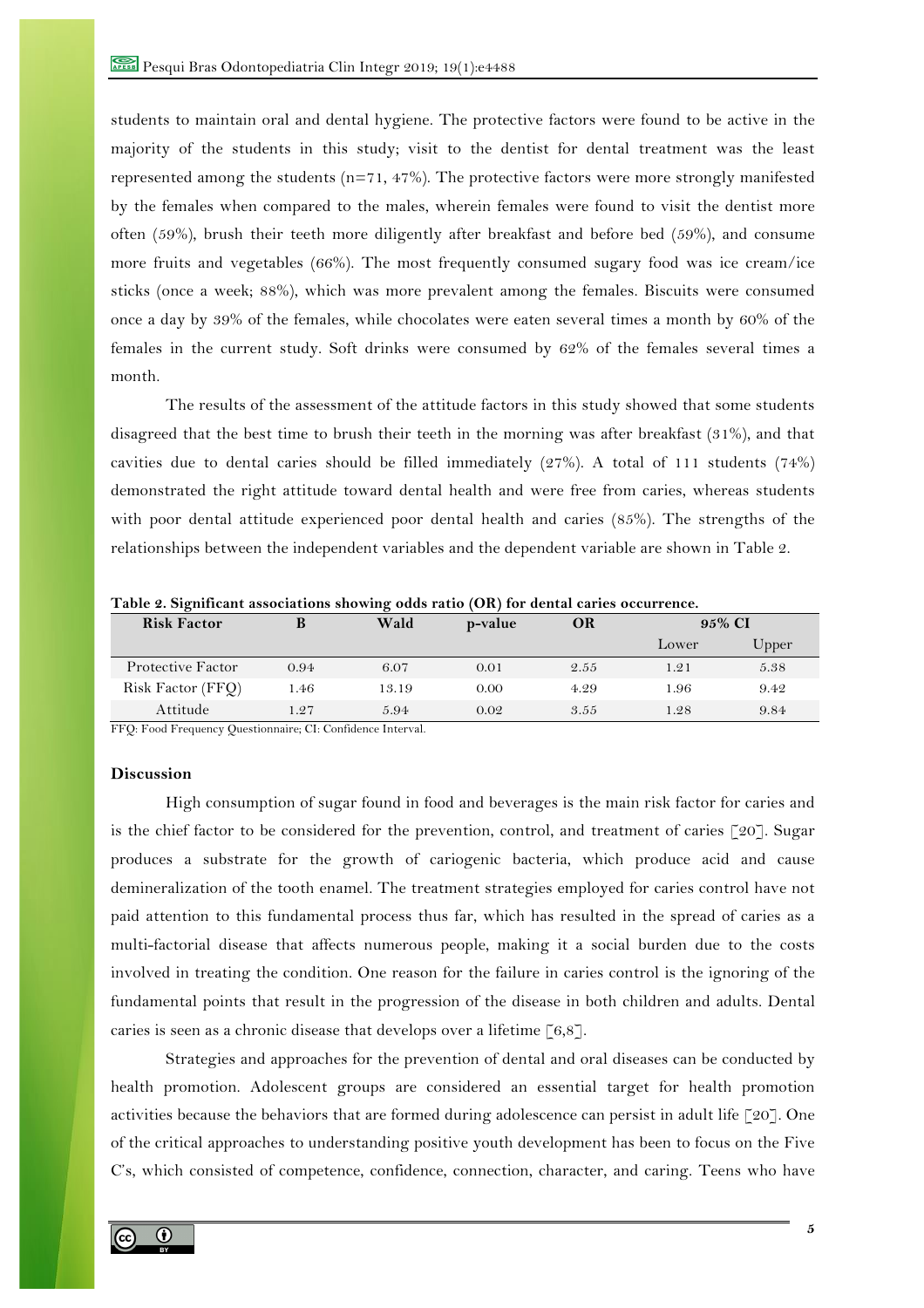understood the Five C's will be on a path of development that results in the development of the sixth C, which is, contributing to self, family, and society  $\lceil 21 \rceil$ . The purpose of youth development is consistent with primary prevention. Primary prevention aims to reduce the incidence or number of new cases. Youth development exceeds prevention but for the development of health promotion and not just avoiding problems. Promotion of strength, resilience, and health in the community is defined as primary prevention for young people  $\lceil 13,7 \rceil$ .

It is advice that individuals should reduce the frequency of consumption of foods containing sugar to up to four times a day, and limit the consumption of free sugar  $[22]$ . In countries where fluoride-containing toothpastes are available, people should brush their teeth twice a day; furthermore, it is advisable to limit the intake of free sugars to 10% or 5% of the total energy intake as part of a balanced diet  $\lceil 22 \rceil$ . Previous research showed that the ratio of dental caries increase between the ages of 6 and 18 years was 20% and 66% higher in high-sugar consumer groups when compared with low-sugar consumers [23]. The higher the consumption of sugar throughout life's journey, the higher the increase of dental caries [23].

WHO recommendations should be followed by national nutrition-related policies to reduce the intake of free sugars and to maintain dental and general health [22]. The American Heart Association recommends no more than three teaspoons of sugar (or 12 g) for children each day [24]. There is a need for home-based interventions that reduce added sugar intake to help prevent tooth decay as well as other systemic diseases linked to sugar, such as obesity, diabetes, hypertension, and cardiovascular disease [25]. Community-centered educational interventions could also be implemented within stores, homes, and clinical settings [26]. Preventive efforts should target the deleterious effects of added sugars by providing viable alternatives to sugar-sweetened beverages, making it easier for individuals to access fluorides and other types of preventive care that help to control tooth decay [25].

The protective factors that are found to effect a decrease in the risk of caries development are not strongly observed and are active in a very small number of children [27]. The risk factors found to be active in the group proved to be much more powerful [28]. The occurrence of risk factors has been proven in children. These factors represent a serious risk, provoking the development of caries. The combined action of the two types of factors tips the balance toward development of the caries process. The intermediate intake of carbohydrates and sweetened beverages along with inadequate oral hygiene are the strongest risk factors for children [27]. The chances of developing caries can be avoided to a large extent by avoiding sugary snacks and improving both attitude and protective factors. Therefore, it is advisable to reduce the consumption sugary snack and to provide dental health education, especially during adolescence, a period that represents major personal changes in an individual's life.

#### **Conclusion**

The consumption of sugary foods is significantly associated with the occurrence of dental caries. Sugary snacks, attitude factors, and protective factors were found to influence the occurrence

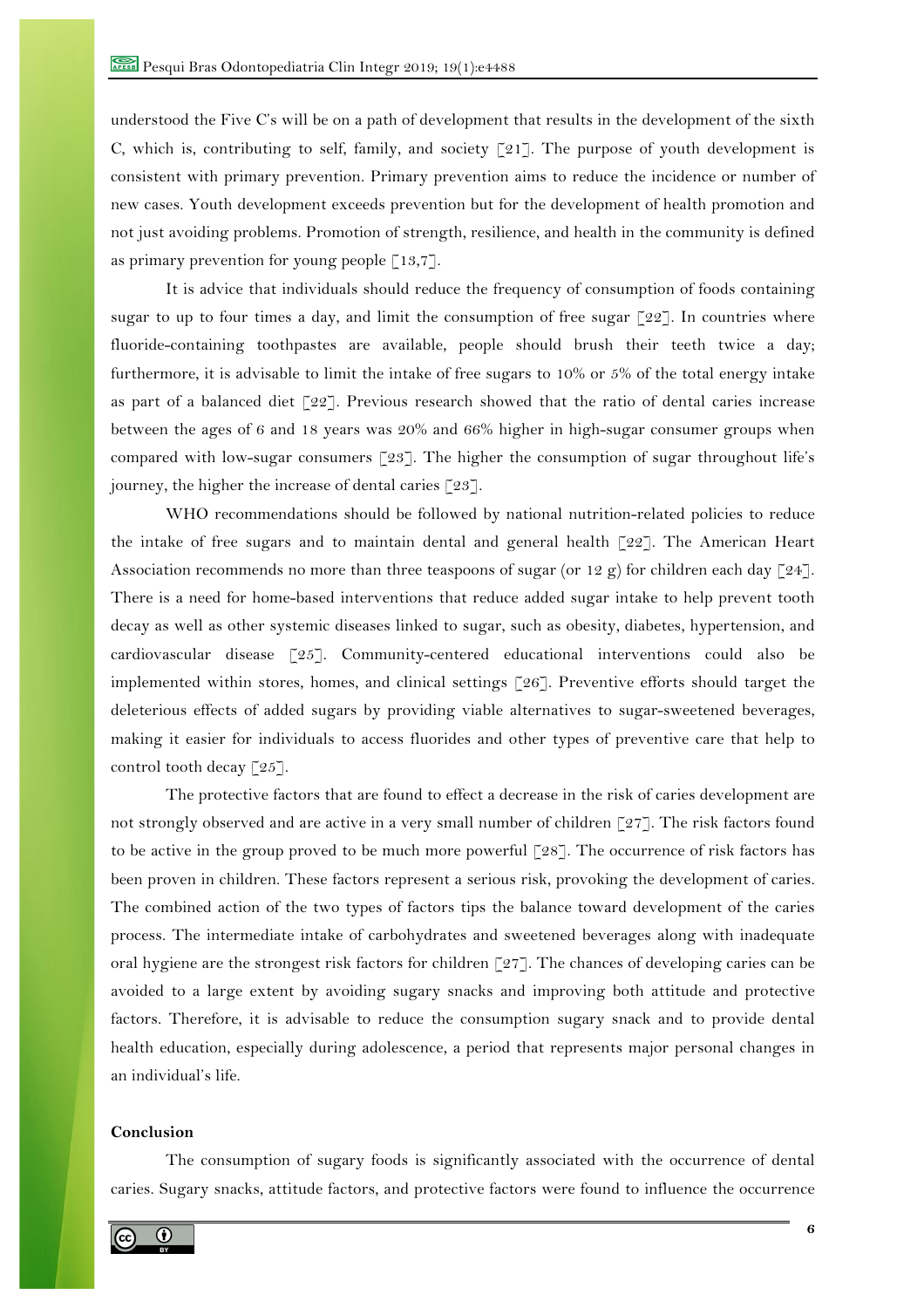of dental caries. Adolescence is a potential period of personal changes and action in the society; therefore, it is important to emphasize the positive effects of caries prevention during this period.

### **Financial Support:** None.

**Conflict of Interest:** The authors declare no conflicts of interest.

#### **References**

- [1] World Health Organization. Regional Committee for Europe. Behaviour change strategies and health: The role of health systems. Georgia: WHO, 2008.
- [2] Kwan SY, Petersen PE, Pine CM, Borutta A. Health promoting schools: An opportunity for oral health promotion. Bull World Health Organ 2005; 83(9):667-85.
- [3] Fukai K, Ogawa H, Hescot P. Oral health for healthy longevity in an ageing society: Maintaining momentum and moving forward. Int Dent J 2017; 67(S2):3-6. https://doi.org/10.1111/idj.12347
- [4] Fejerskov O, Kidd E. Dental Caries: The Disease and its Clinical Management. 2nd. ed. Oxford: Blackwell Munksgraad, 2008.
- [5] Sheiham A, James WP. A reappraisal of the quantitative relationship between sugar intake and dental caries: The need for new criteria for developing goals for sugar intake. BMC Public Health 2014; 14:863. https://doi.org/10.1186/1471-2458-14-863
- [6] Sheiham A, James WP. Diet and dental caries: The pivotal role of free sugars reemphasized. J Dent Res 2015; 94(10):1341-7. https://doi.org/10.1177/0022034515590377
- [7] Sheiham A, James WP. A new understanding of the relationship between sugars, dental caries and fluoride use: Implications for limits on sugars consumption. Public Health Nutr 2014; 17(10):2176-84. https://doi.org/10.1017/S136898001400113X
- [8] Quadri FA, Hendriyani H, Pramono A, Jafer M. Knowledge, attitudes and practices of sweet food and beverage consumption and its association with dental caries among schoolchildren in Jazan, Saudi Arabia. East Mediterr Health J 2015; 21(6):403-11.
- [9] Cheng R, Yang H, Shao M, Hu T, Zhou X. Dental erosion and severe tooth decay related to soft drinks: A case report and literature review. J Zhejiang Univ Sci B 2009; 10(5):395-9. https://doi.org/10.1631/jzus.B0820245
- [10] World Health Organization. Guideline: Sugar Intake for Adults and Children. Geneva: World Health Organization; 2015. Available at: Available at: Available at: Available at: Available https://apps.who.int/iris/bitstream/handle/10665/149782/9789241549028\_eng.pdf;jsessionid=0C598 ECA933872BDA322D4A53E486401?sequence=1. [Accessed on August 28, 2018]
- [11] Moynihan PJ, Kelly SAM. Effect on caries of restricting sugars intake: Systematic review to inform WHO guidelines. J Dent Res 2014; 93(1):8-18. https://doi.org/10.1177/0022034513508954
- [12] Mann J, Fleck F. The science behind the sweetness in our diets. Bull World Health Organ 2014; 92(11):780-1. https://doi.org/10.2471/BLT.14.031114
- [13] USDA Foreign Agricultural Service. Indonesia Sugar Annual Report 2017. Global Agricultural Information Network, 2017.
- [14] Clinical Affairs Committee, American Academy of Pediatric Dentistry. Guideline on Adolescent Oral Heatlh Care. Pediatr Dent 2015; 37(5):49-56.
- [15] Lacruz RS, Habelitz S, Wright JT, Paine ML. Dental enamel formation and implications for oral health and disease. Physiol Rev 2017; 97(3):939-93. https://doi.org/10.1152/physrev.00030.2016
- [16] Patton GC, Sawyer SM, Santelli JS, Ross DA, Afifi R, B Allen NB, et al. Our future: A Lancet commission on adolescent health and wellbeing. Lancet 2016; 387(10036):2423-78. https://doi.org/10.1016/S0140-6736(16)00579-1
- [17] World Health Organization. Meeting Report: Nurturing Human Capital along the Life Course: Investing in Early Child Development. Geneva: WHO, 2013. 28p.
- [18] Kiwanuka SN, Åstrøm AN, Trovik TA. Sugar snack consumption in Ugandan schoolchildren: Validity and reliability of a food frequency questionnaire. Community Dent Oral Epidemiol 2006; 34(5):372-80. https://doi.org/10.1111/j.1600-0528.2006.00287.x